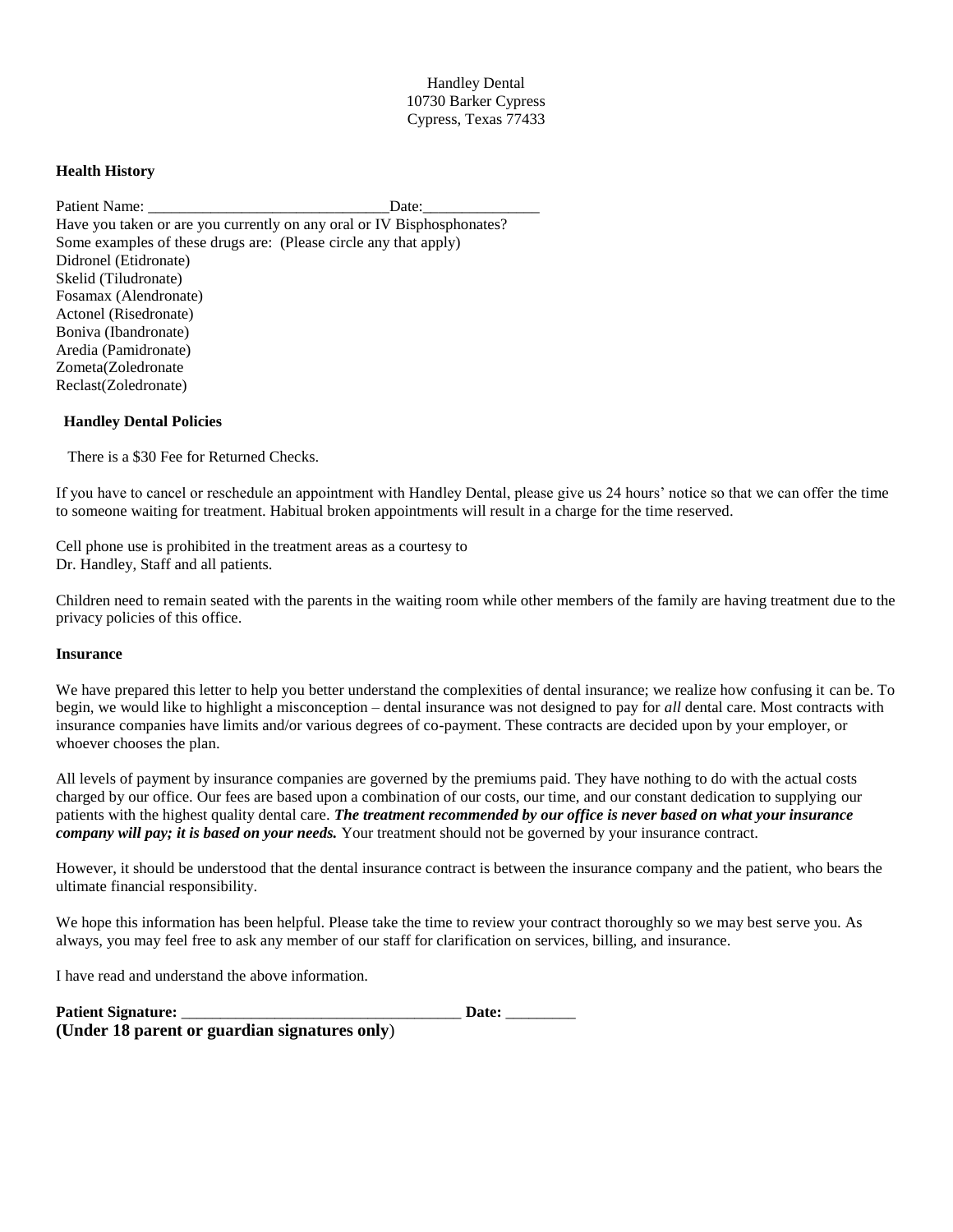## Handley Dental

# Oral Cancer and Screening Consent Form

We are very concerned about oral cancer, and are now able to conduct screening examinations on every patient. The incidence of oral cancer continues to rise in the USA. The Oral Cancer Foundation makes an annual prediction for the incidence of oral and oropharyngeal cancers each year in the US. This year the number has increased again and the OCF estimates that 49,750 Americans will be newly diagnosed with oral or oropharyngeal cancer in 2017. About 9,750 individuals will die from this cancer in 2017, also an increase over last year.

Risk factors: Tobacco and chewing tobacco, along with alcohol, are the leading causes of oral cancer. Over the last four decades, the human papilloma virus (HPV), known for its role in cervical cancer, has been showing up in the increasing number of oral cancer cases as well.

Traditionally, dentist and hygienists have done oral cancer screenings with the naked eye, but recently, a new technology, the Oral ID, has received FDA approval. The Oral ID will help us pinpoint and identify suspicious tissue at earlier stages before they may become life threatening concerns.

Oral ID, similar to the other early detection procedures like colonoscopy, mammography, PAP smear and PSA exam is a painless, non invasive blue light that is shined into the patient's mouth. The images are viewed through the specialized glasses that the practitioner wears. Tissue abnormalities may be detected at much earlier stages. These changes can range from something minor to something of greater concern that may require further examination and follow up.

Oral ID testing is an addition to our traditional visual oral cancer screening and will add only a few minutes to your appointment. However, the Oral ID exam may or may not be covered by dental insurance. *The fee for this service is \$15*. As part of our standard care we recommend that you choose this additional screening procedure.

Thank you for your consideration!

Please sign the area below to accept financial responsibility for this procedure:

**EXACTERF** YES, I authorize Handley Dental to perform the Oral ID NO, I do not authorize the use of the Oral ID

| <b>Patient Name</b> |  |
|---------------------|--|
| Signature           |  |
| Date:               |  |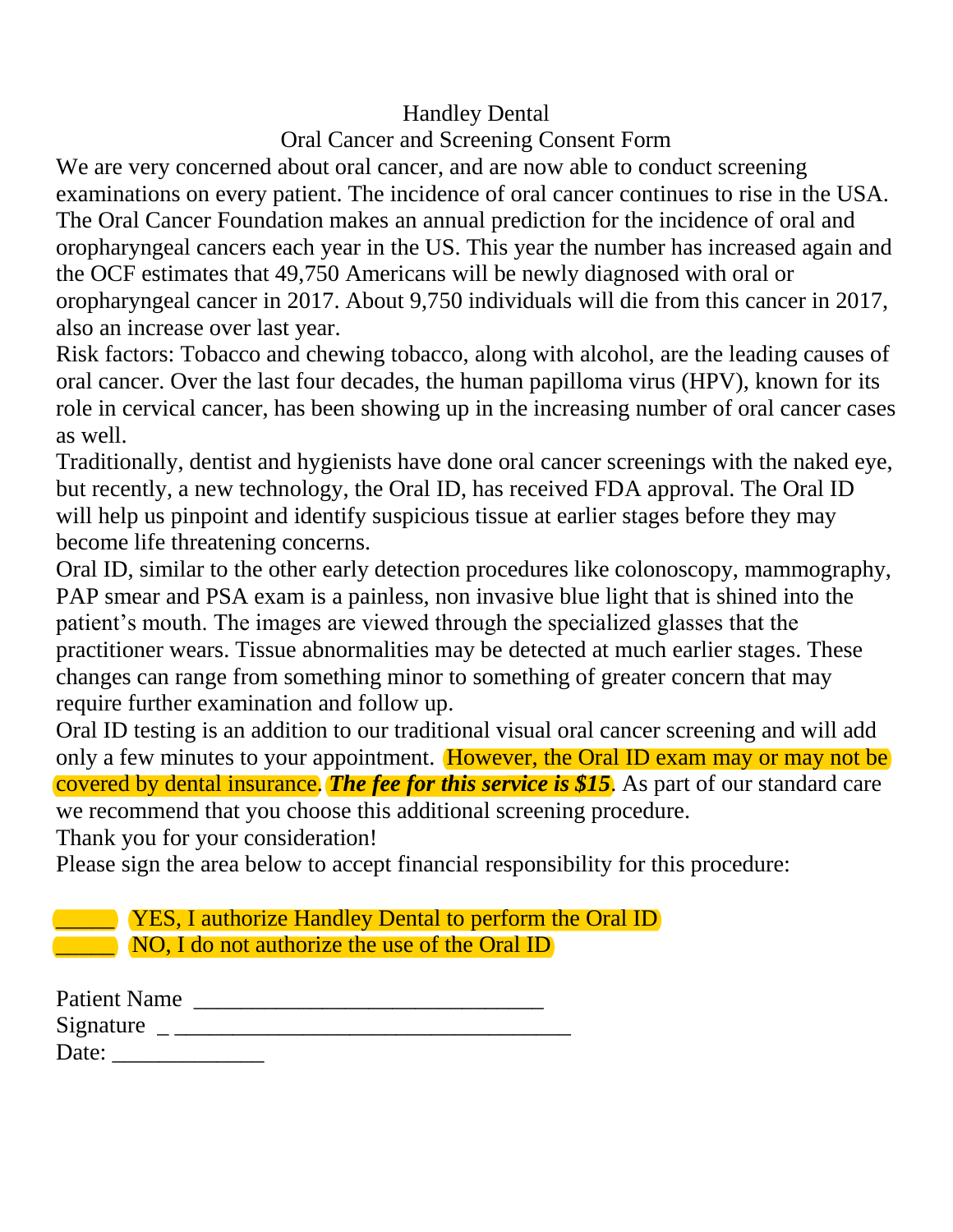# Ron Handley, D.D.S. 10730 Barker Cypress Ste A Cypress, Tx.77433 (281) 304-4744

## **SUMMARY OF PRIVACY PRACTICES**

This summary of our privacy practices contains a condensed version of our Notice of Privacy Practices ("Notice"). A paper copy of the completed Notice is available upon request. In addition, a copy of the Notice is posted at our front desk in the following location:

## Front Desk

### **IT IS OUR PLEASURE TO INFORM YOU HOW DENTAL/MEDICAL INFORMATION ABOUT YOU MAY BE USED AND/OR DISCLOSED AND HOW YOU CAN GET ACCESS TO THE INFORMATION. PLEASE REVIEW IT CAREFULLY.**

We understand that your dental/medical information is personal to you, and we are committed to protecting the information about you.

As our patient, we create dental/medical records about your health, our care for you, and the services and/or items we provide to you as our patient. By law, we are requested to make sure that your protected health information is kept private.

How will we use and/or disclose your information? Here are a few examples (for more details please request a copy of our Notice from our receptionist).

- **For dental/medical treatment**
- **To obtain payment for our services**
- 
- **For appointment and patient recall reminders**
- **To run our practice more efficiently and ensure all our patients receive quality care**
- **To avert a serious threat to health or safety**
- **For worker's compensation programs**
- **In response to certain request arising out of lawsuits or other disputes**

If you believe your privacy rights have been violated, you may file a complaint with the Practice or with the Secretary of the Department of Health and Human Services. To file a complaint with the Practice, contact our Administrator. All complaints must be submitted in writing. **You will not be penalized for filing a complaint**.

You have certain rights regarding the information we maintain about you. These rights include:

- **The right to inspect and copy**
- **The right to amend**
- **The right to an accounting of disclosures**
- **The right to request restrictions**
- **The right to a paper copy of this notice**
- **The right to request confidential communications**